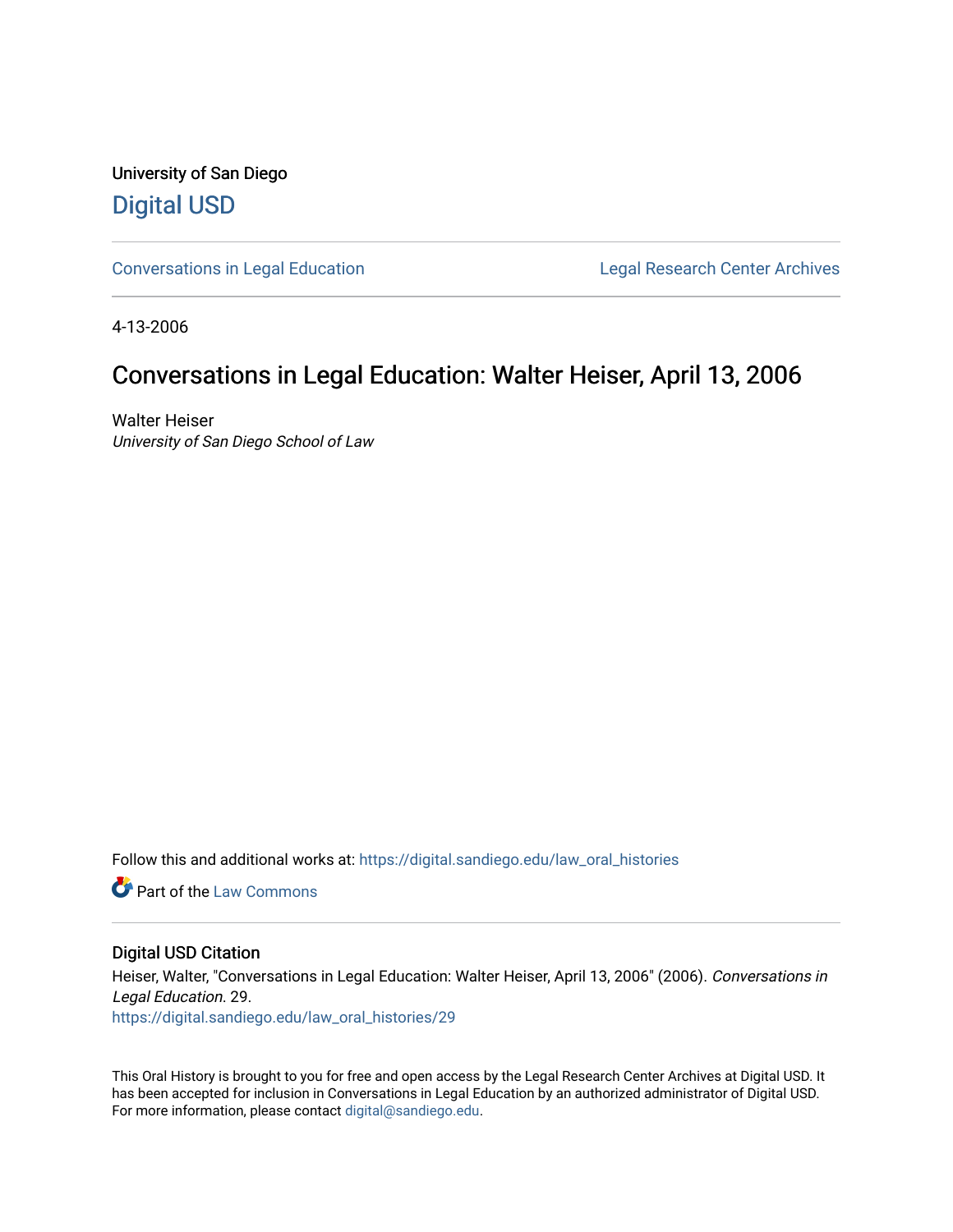

# CONVERSATIONS IN LEGAL EDUCATION:

ORAL HISTORIES OF THE FIRST HALF-CENTURY OF THE UNIVERSITY OF SAN DIEGO SCHOOL OF LAW

Narrator: Professor Walter Heiser Interviewer: Ruth Levor Recorder: Ruth Levor Date: April 13, 2006 Accession No.:OH-LRC-Heiser-3A TAPE 3A: SIDE a

j

RL: This is an interview of Professor Walter Heiser for the project: Conversations in Legal Education: Oral Histories of the First Half-Century of the University of San Diego School of Law. The interview is being conducted by Ruth Levor in Professor Heiser's office in the School of Law on April thirteenth, two thousand and six. This is the third session of this set of interviews. Tapes and transcripts of this interview will be archived at the University of San Diego's Copley Library.

Good afternoon, thanks for agreeing to continue once again. We were talking about former students of the clinic, and whether you know anything about their career paths.

WH: Yes, I don't remember specifically many of their names, but I do know for a fact that many of the students that were in the criminal clinics did go on right out of law school went on to work either at the D.A.'s office, City Attorney's office, a lot of them did that, or to various defender organizations. Depending on what year they graduated, there were different types of defender organizations, but basically criminal defense for indigent defendants. A fair number of people that were in the criminal, I think it was a very high percentage of people that were in the criminal clinics went on to work in those areas.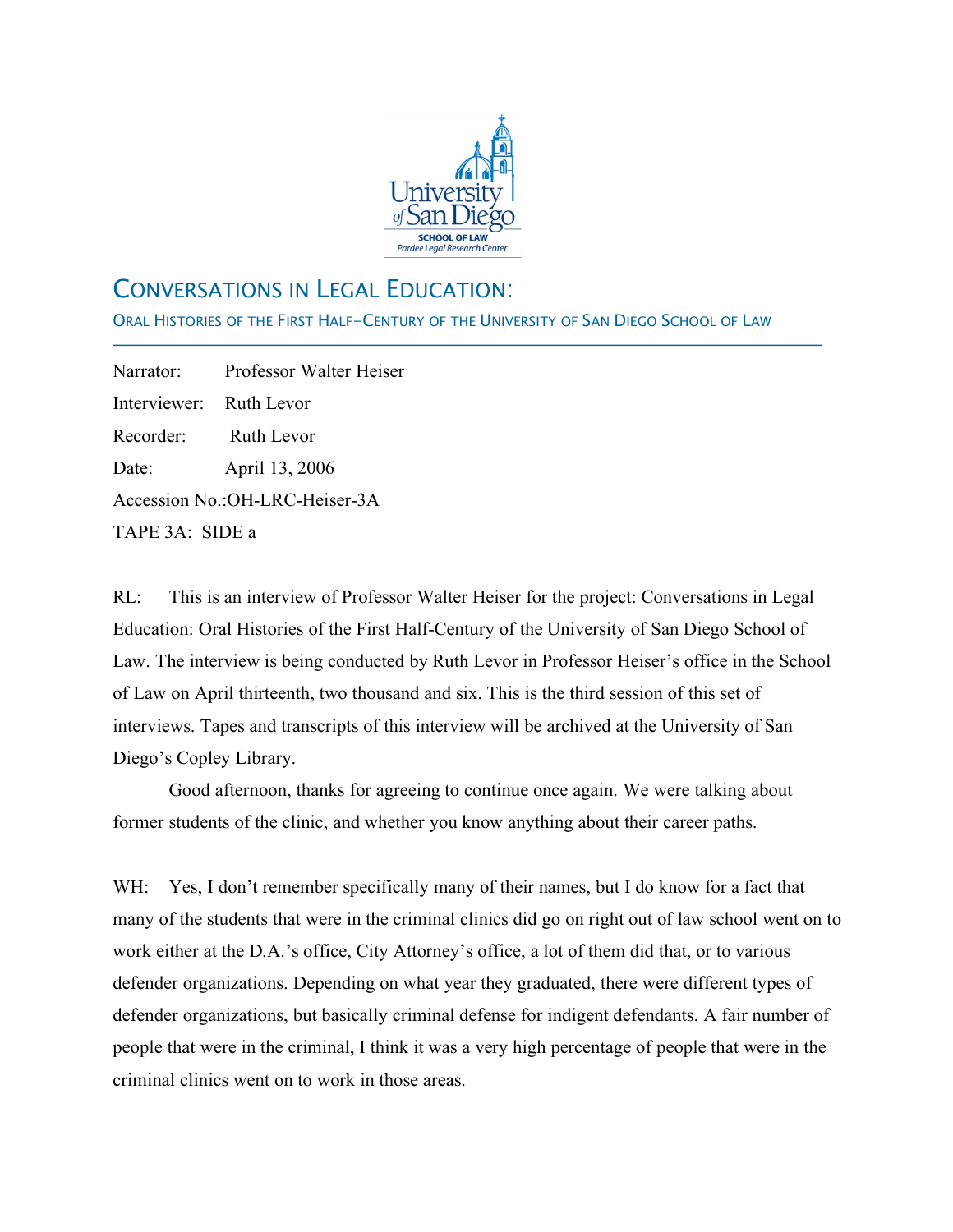The civil side, they all went into practice someplace, and I've only really kept in touch with a handful, although occasionally I'll see them out there in the community and catch up, but a lot of them remarked that various of the clinic courses were very helpful in their practice, and they utilized them quite a bit.

RL: We have looked at a lot of the positive sides, but I don't really know what some of the classic difficulties would be in clinic education. There are probably certain challenges that clinic faculty share, and I wonder what some of those are.

WH: Well, there are challenges of different types. Let me just launch into a discussion of the various types of challenges. One type would be just the accomplishment of the educational mission that you hope to accomplish during the course of a clinic. When you deal with live clients, actual cases, live client clinics as they're referred to, it's very unpredictable. You just don't know what kind of case you're going to get. It's just hard to control in any kind of educational way exactly where the cases are going to take the students that take you. That's always a problem. That's always a problem. Cases that you think will be really good for students turn out to be not good for a variety of reasons. It's just not something you can fully control.

That creates also a problem for a clinic faculty, which is that when the students leave for the summer, unless there's some kind of a summer clinic, these clients have to be taken care of during the course of the summer, and it quite often used to mean over the course of a summer that the clinic faculty had to keep working on the cases to make sure that they were handled properly. That meant the clinic faculty would do it themselves without the help of students many times, and it meant in the early years at least that, because there weren't any summer stipends for that, that you were basically working for free, so that was a problem.

Other problems are more from the viewpoint of the institution, the law school. Clinical education can be very expensive to the law school, because most of the models, even the simulation models to be effective require a low student-teacher ratio. That means you're paying clinical faculty to teach maybe only a total in all their teaching assignments a total of twenty or thirty students, whereas another faculty member may be teaching one class of eighty students and another class of fifty students. In terms of resource allocation, it creates some difficulties. It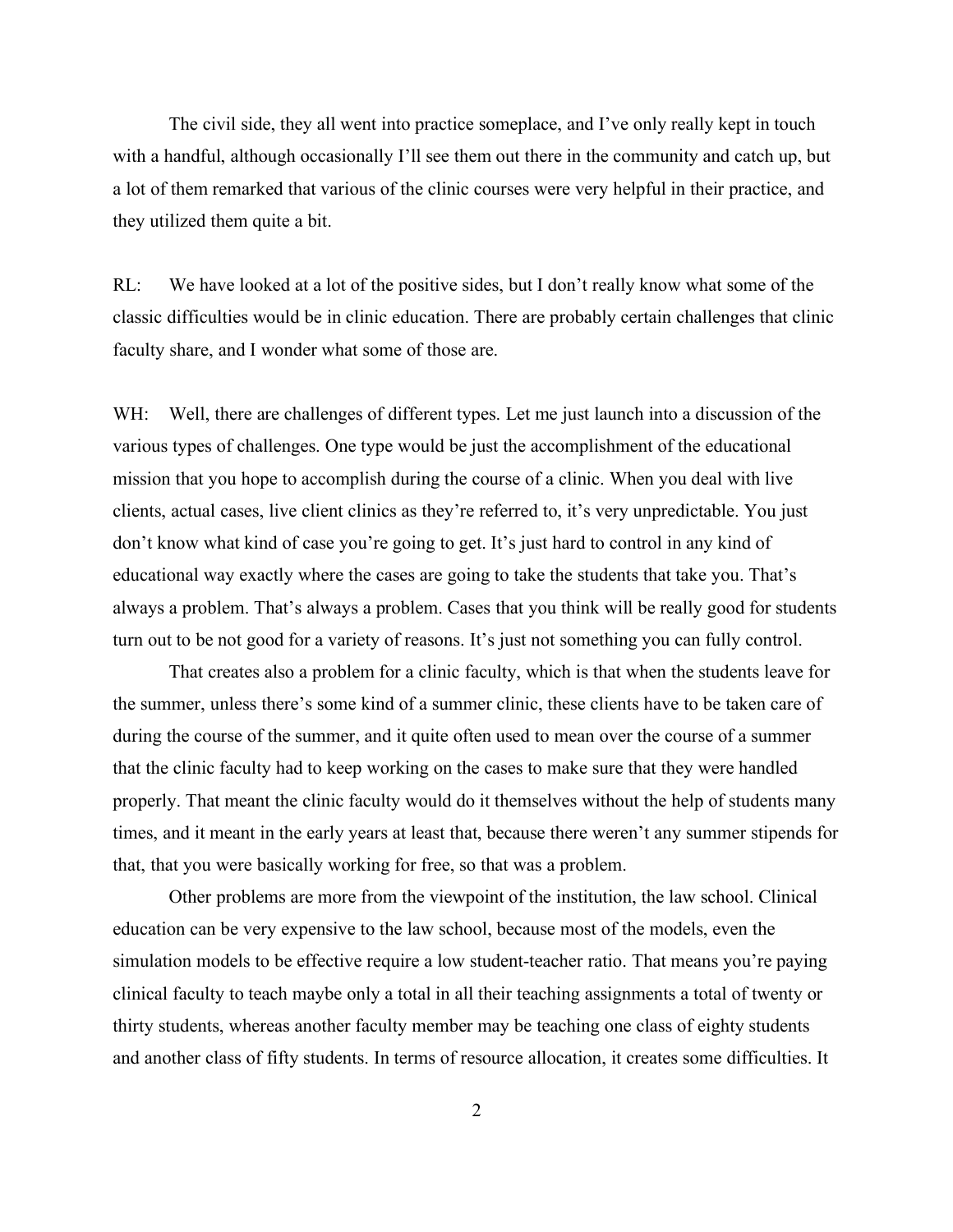really requires the institution to be willing to put up the resources for clinical education, knowing that it's going to be a low student-teacher ratio.

That is not as big a problem as it might first appear for the law school, because the law schools also are sensitive to the fact that the A.B.A. and other accrediting agencies want the law school on average to have a fairly low student-teacher ratio. The clinical courses are one way of balancing off the big first-year required courses and so on and so forth with regard to studentteacher ratio. It is a resource allocation problem.

USD could certainly use more clinical faculty than they currently have. The demand is certainly there for more courses to be staffed by full-time faculty, but the law school, in terms of resource allocation, is just not willing to hire more faculty for that purpose.

RL: You worked in the clinic program for five years, is that right?

WH: Mm-hmm.

RL: Maybe you can tell me a little bit about your switch over to the other side and whether these issues had a role in that.

WH: They didn't have a role in it. I mean, what happened was I had been administering the clinics for five years and really enjoying it, and I think, I think, I'd achieved a certain amount of success in establishing a good educational model here and implementing it, but I was asked to be associate dean, and for some unknown reason, I thought that was a pretty good thing to do. By the time that I realized that it wasn't such a good thing to do, it was too late!

I became associate dean, and the time required for me to do that, because I started in 1983, back then, we only had one associate dean to do the work that's now done by, oh, I don't know, two and a half people perhaps, administrative people, so it was a lot of work. I realized I couldn't do that and do clinical teaching, which was unpredictable, that is to say, where court dates, et cetera, were not under my control. I couldn't do that. I did teach, but I taught classroom teaching, civil procedure. That's when I started teaching civil procedure.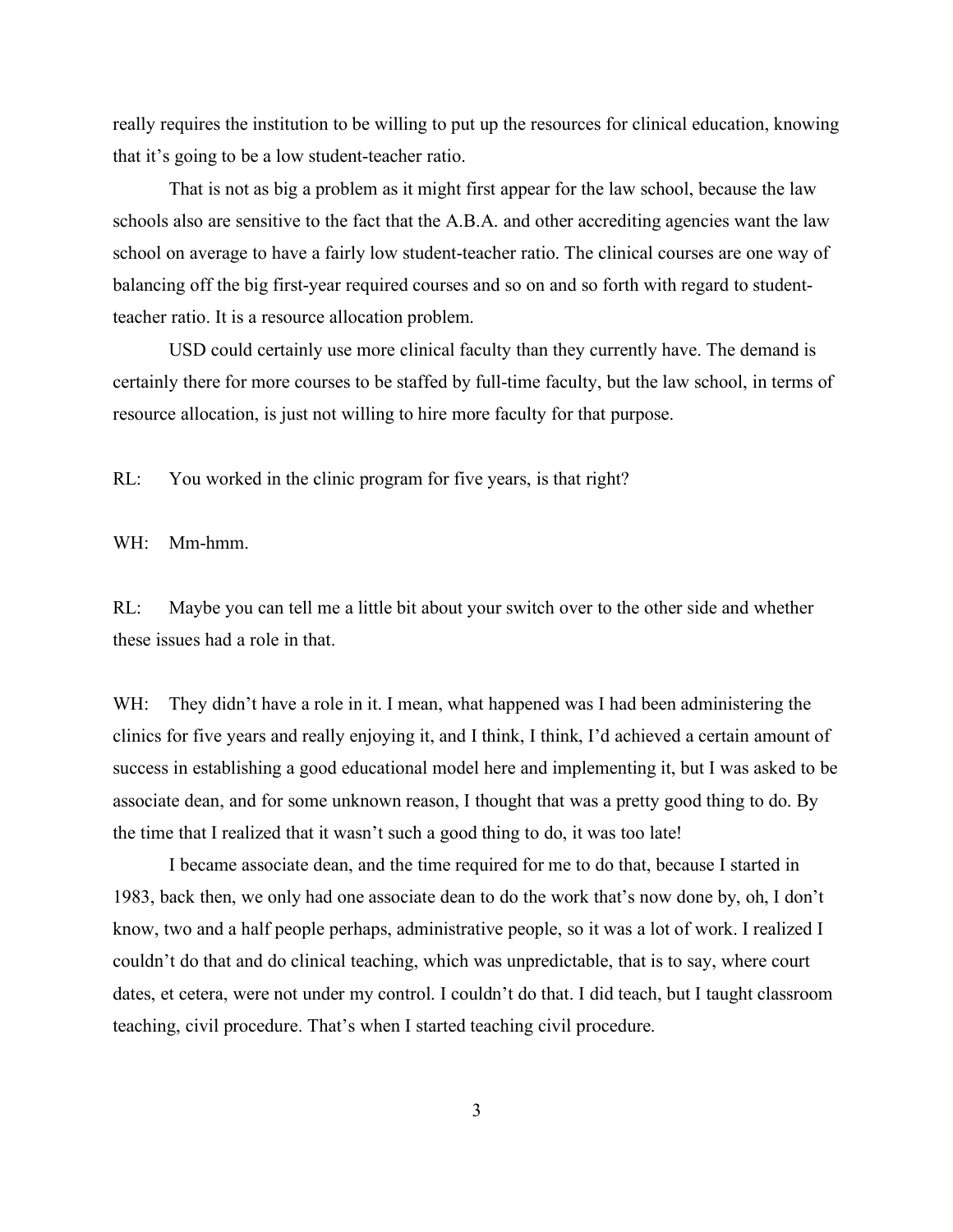That allocation of responsibilities for me continued during the whole time I was associate dean. My recollection is I didn't do any clinical teaching during the four or five years I was associate dean.

RL: Did you follow Doris Alspaugh as associate dean or did she follow you?

WH: No, I followed Ginny Shue. Ginny Shue had been associate dean before I was associate dean, and then she stepped, and she subsequently became associate dean again several years later. I don't know how many years she been associate dean, but she was my predecessor.

RL: And your successor?

WH: No, I think Jack Minan was my successor. I think Jack did it, and then I think Ginny took over for Jack.

RL: Some places that's a rotating position.

WH: Right.

RL: Was that considered a rotating position in those days?

WH: Yes, yes. I gave a commitment, I think, of two years, when the dean asked me and I accepted, and then for a variety of reasons, I extended it on for another year and, I think, another year after that. I think after three years, I really wanted to go back into teaching, clinical teaching or other kinds of teaching, but there were a lot of issues at the law school during that time, and so it was thought, and I actually agreed too that there was a need for some continuity, at least at the associate dean level during that period of time.

RL: Was Don Weckstein the dean?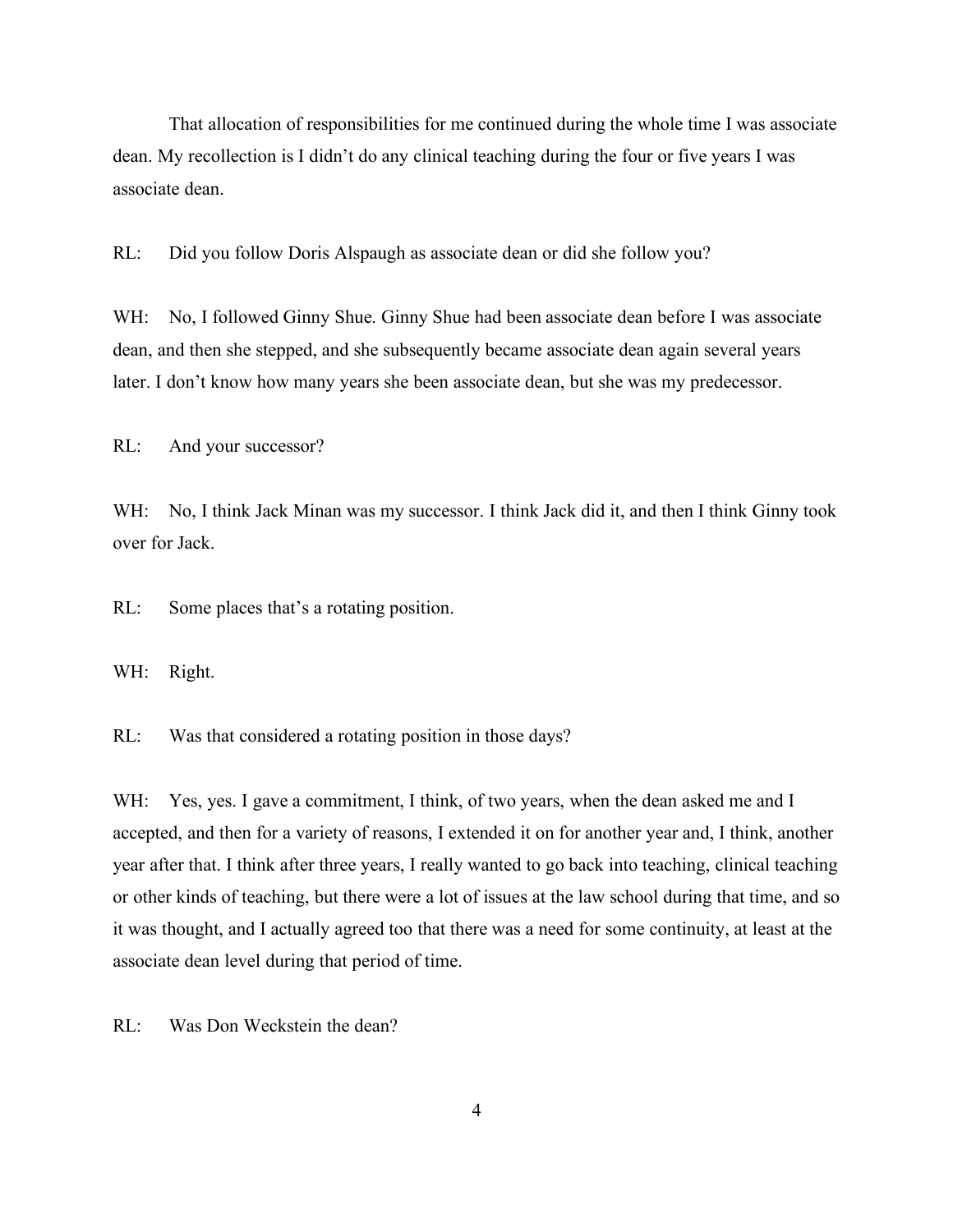WH: No, it was Sheldon Krantz.

RL: What were some of the issues that you had to deal with during that period of time that I hear you talk about?

#### WH: I tried to block that out of my mind!

There were certain set things you were supposed to do back then, the associate dean. One was counsel students on academic questions or issues or problems. I don't mean academic problems in the sense that they were behind in grades, but if they had an academic issue that needed to be resolved by an administrator, dealing with the various academic rules, so on and so forth, then they would come to me. That was one part of it was dealing with the students.

The other part was dealing with the faculty, and that could take many forms. Certainly, every year, I was the one that decided who taught what classes and when, so I did all the class scheduling. I did all the exam scheduling. On top of that, whatever other issues there were or questions there were with regard to the faculty, I would deal with those. Sometimes the faculty had issues that they wanted to raise with the administration about their teaching load or about whether they were able to do something pursuant to the academic rules, so on and so forth, so I would try to answer those questions. I can't remember exactly what those things were, but they were just constant, never-ending.

On top of that, I had responsibility for hiring adjuncts, so I did that hiring and put into effect a couple of things with regard to adjuncts that I thought kind of interesting, and I thought they were good things to do. One was an evaluation system, where we could really evaluate the adjuncts and how they were doing in the classroom. The adjuncts were happy to cooperate. Secondly were training sessions for the adjuncts in how to teach and how to write exams and so on and so forth. That hadn't been done before, and that proved to be very successful. The adjuncts liked that a lot, so I spent some time on that. So just a whole hodgepodge of things to deal with.

RL: Sheldon Krantz was no longer dean when I came here in 1992, so what can you tell me to kind of give me a picture of him and what it was like to work with him?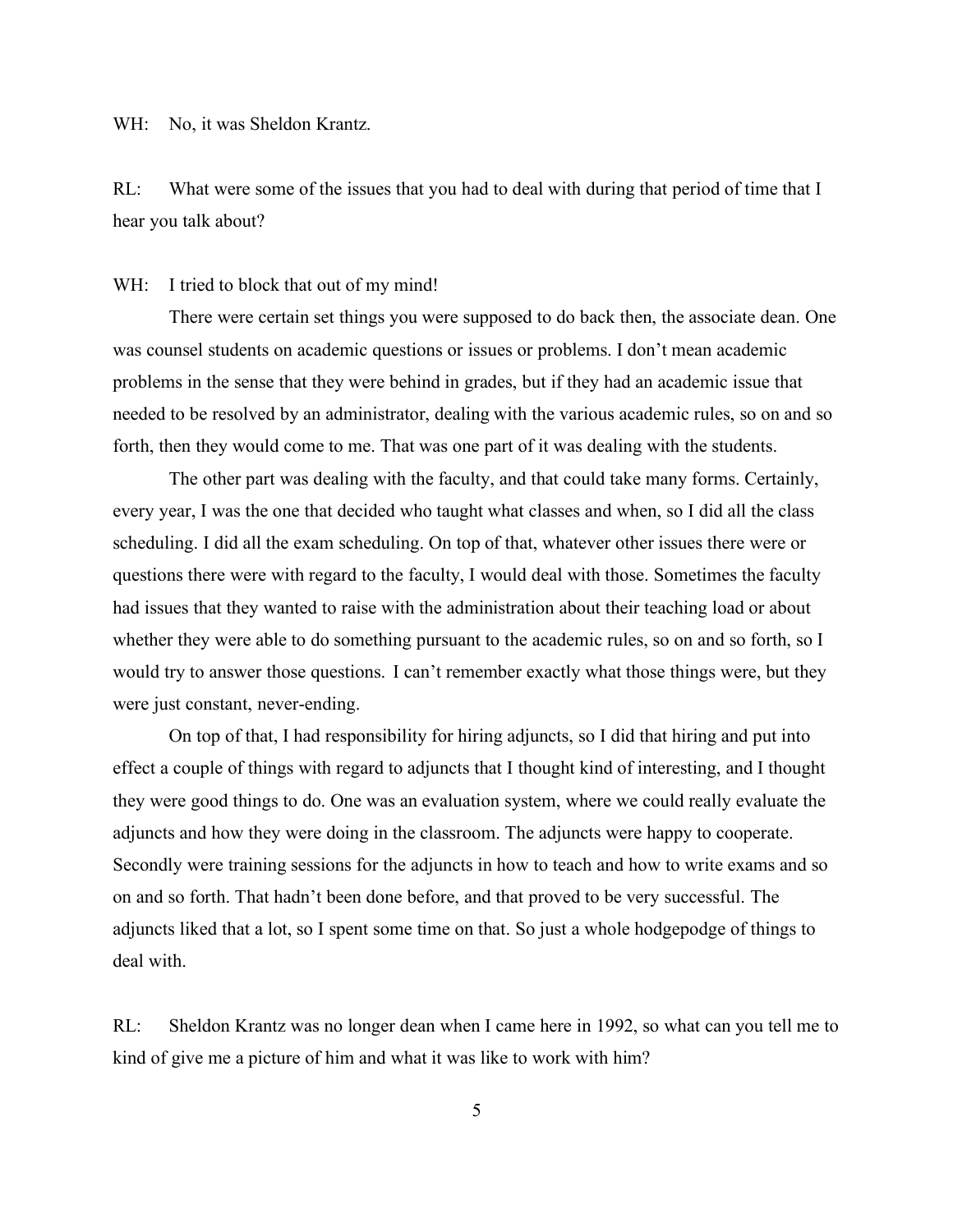WH: Oh, he was pretty easy to work with. He was a good delegator. Unlike some deans, he was happy to delegate a lot of stuff, and foolishly, I was happy to accept it. That's why I was so busy. I did a fair number of things that I think subsequent deans have kept to themselves, but he was very supportive about that. To me, he was very easy to work with.

RL: Did he focus more on his Center for Criminal Justice, is that what it was called?

WH: I'm not sure how much he focused on that in particular, but he definitely focused on connections outside the law school, particularly in San Diego, even more so than nationally. He tried to form some good relationships with people in the San Diego community and set up all kinds of centers, et cetera, many of which were partly staffed by practitioners and partly by people on the faculty. He was very good at that. He did a good job at that. I think during his tenure as dean, we had some of our best interaction with members of the local bar and bench.

RL: When you stepped down as director of the clinic to take on this position, who stepped into your shoes?

WH: Terry Player, Professor Player.

RL: How long had she been with the clinic before that?

WH: She came a year after I started, so she would have been there four years at that point.

RL: When you discontinued your deanship, did you do any more clinical teaching?

WH: I did a little, but without going into the details, I was discouraged from doing very much of it by the then current dean, Kristine Strachan. She had some very strong notions about how the clinical program ought to be organized and this, that and the other. She did not want a clinic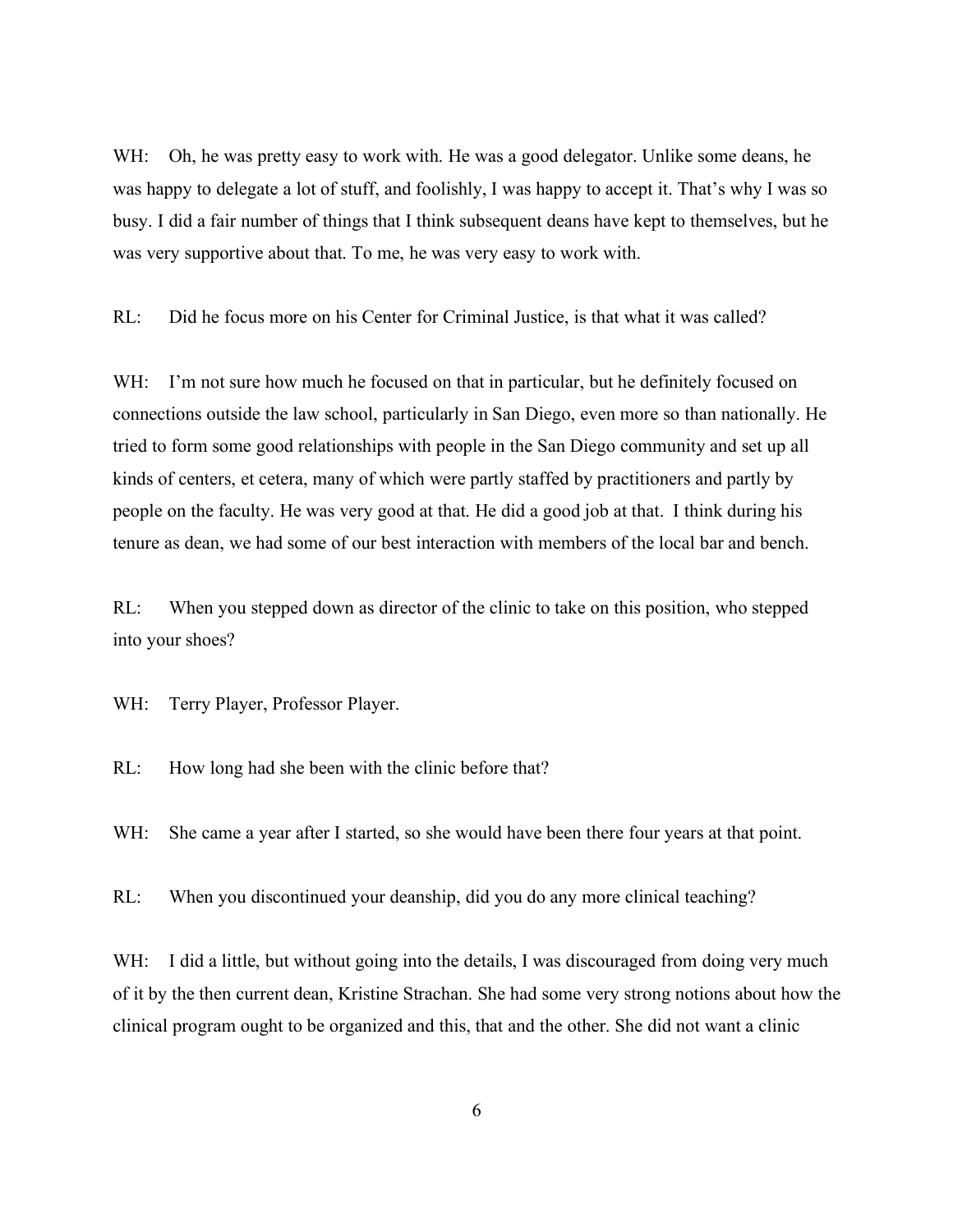director, so that wasn't a position that I was going to go back into. She wanted to decentralize things in the clinic.

I did teach some courses in the clinic, but she then said that the model that I was teaching under, which had a low student-teacher ratio—I guess this was meant to be flattering to me; I didn't take it that way—wasn't a good use of my resources, for me, that I needed to be teaching in bigger classrooms, bigger classes, that if I wanted to keep teaching in clinical courses, I'd have to step back and let adjuncts do most of the actual teaching, and I would sort of oversee what they do, sort of like what we do with the Lawyering Skills II course now.

That was just of no particular interest to me. I'd done enough administrative work already. I'd at that point logged ten years of administrative work, first as clinic director and then as associate dean, and I didn't really want to. I wanted to get back into teaching and not into administering what other teachers were doing, so I didn't accept that option. I didn't take that option that she gave to me, and therefore, what that left were larger traditional classes. During her tenure as dean, that's all I taught.

RL: By that meaning civil procedure?

WH: Civil procedure, federal courts; then I developed California civil procedure as a classroom course, international civil procedure--all procedure, nothing of substance.

RL: Well, in the legal term of art.

WH: Yes.

RL: You've given us an idea of how Dean Strachan approached the concept and the actuality of clinic education. Over the years, as you've seen different administrations come and go, how have you seen that affect the clinic program?

WH: For a lot of reasons, the clinic is very much affected by whoever the dean is, I think more so than a lot of other programs in the law school, and the reason for it, one reason I already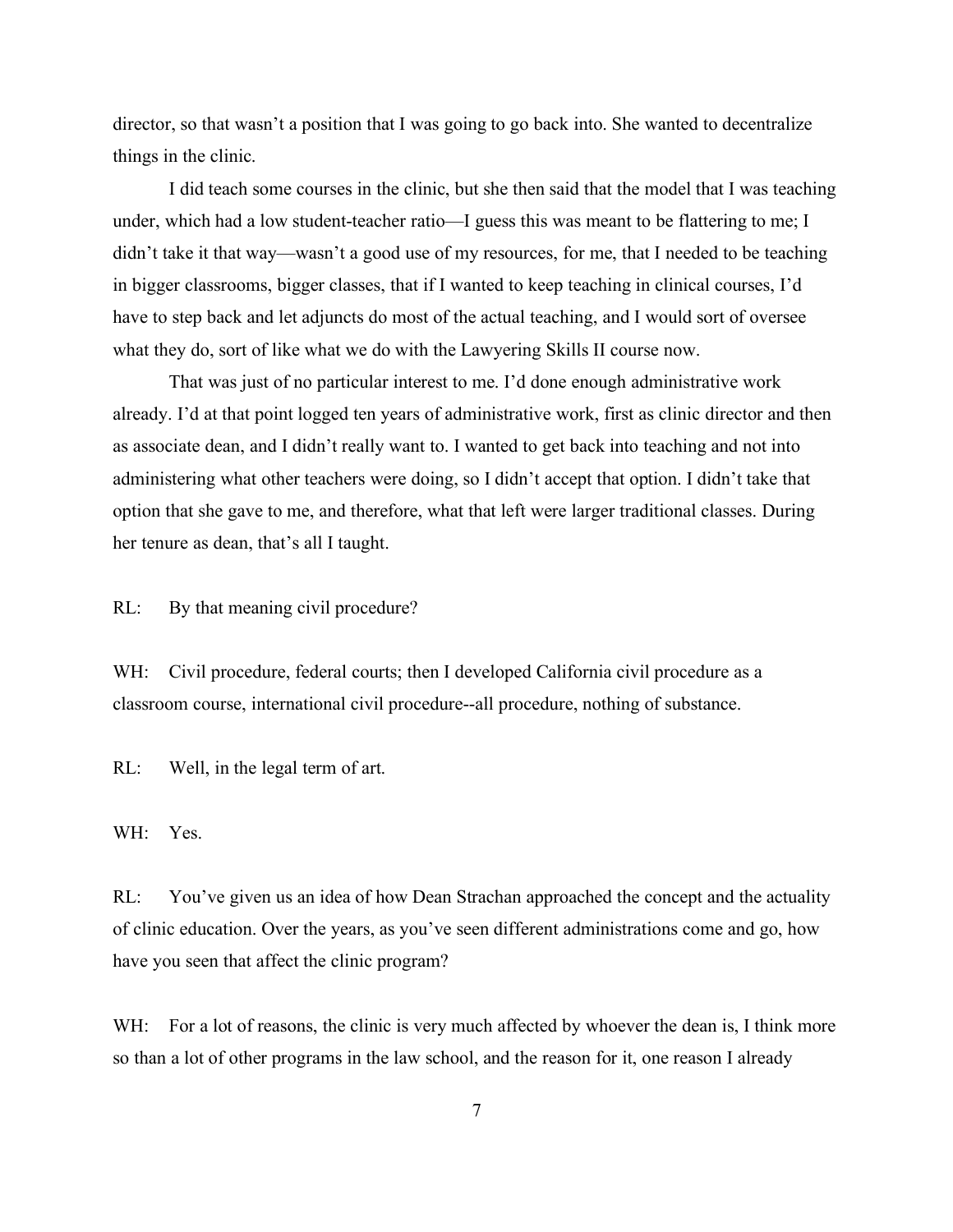mentioned, is it's resource-intensive, and if you have a dean that doesn't think that's a good expenditure of resources, they won't expend the resources for the clinic. They'll spend it someplace else.

Secondly, for a long time, the clinical faculty did not have any security. They weren't tenured. Therefore, whatever the dean told them to do, they felt like they had to do it, or else they might get fired. They didn't really have any academic freedom in that sense to say, "No, I don't want to teach, I prefer to do something else besides your suggestion we do or how you suggest we do it or whatever else."

It just didn't exist at that point. The clinic was always greatly influenced by whoever the dean was. I mean, Don Weckstein, when he was dean, and then Sheldon Krantz, were strong supporters of the clinic and devoted the resources and so on and so forth that were necessary. Kristine Strachan was a supporter, although she had her own peculiar notions of what the clinic ought to, how it ought to be structured. Again, because people weren't tenured, they really couldn't say, "No, I think your structure is wrong."

That was a problem even though she did provide a lot of resources in terms of finances and raising clinic salaries and so on and so forth. It still was an issue of having the security to say no.

Then, the mood, I think it's fair to say nationally, has shifted in legal academia much more towards research than teaching. Dan Rodriguez, the most current dean, although he wasn't anti-clinic, he just emphasized and devoted his resources, allocated his resources to scholarship and research and people that could do that kind of activity and wasn't interested in expanding the clinic and spending more resources on the clinic.

RL: What about during all the interim periods in which Grant Morris was dean? Did he mainly preserve the status quo?

WH: He mainly preserved the status quo. I would say on balance he was pro clinic, but he was limited by whatever the status quo was.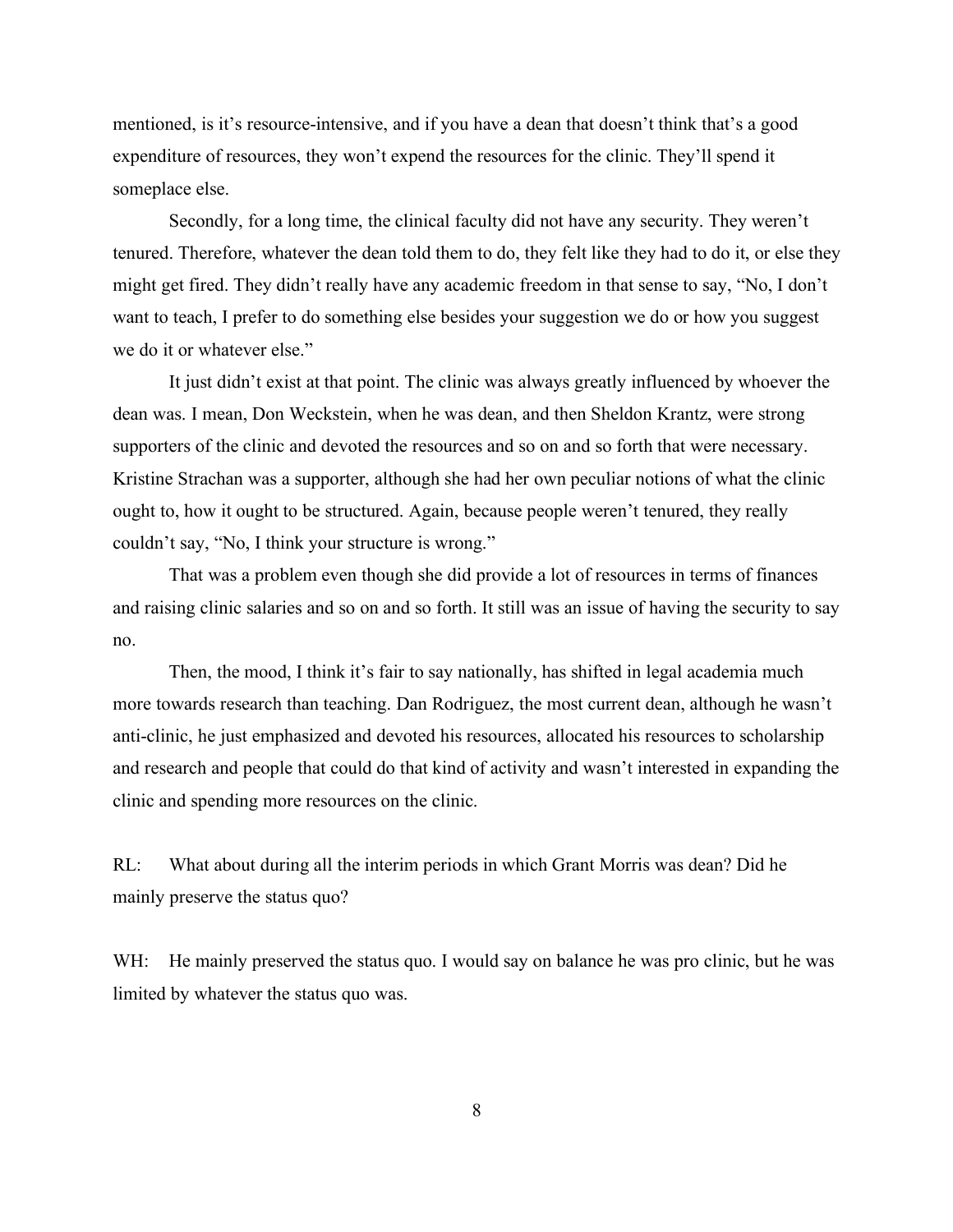RL: You mentioned the lack of tenure, and I'm not sure that we established whether you were hired on a tenure track when you first came.

WH: Yeah, I was. I was hired on a tenure track and received tenure within the normal course, whatever it was, four or five years, four years after I arrived here. I was not tenured for most of the time I was clinic director, but I was tenured by the time I finished up being clinic director and became associate dean.

RL: You must have also then been working on publishing to meet your tenure requirements.

WH: To some degree, but the whole emphasis on scholarship at our school is a fairly recent phenomenon. When I first came here in 1978, there were many people that were tenured that wrote nothing at all, published nothing at all. I had published a couple things, and that was certainly considered at that time to be adequate for tenure, as long as your teaching and other service was good.

It's very different now, but that's how it was back then. I never had the conflict that a lot of young professors have now about having to spend more and more time on research at the expense of teaching and so on and so forth.

RL: Yet, you have done a fair amount of scholarly publishing since that time without necessarily being under pressure to do so.

WH: Right, since I stopped being, for me the key was stopped doing all the administrative work. Once I stopped being associate dean, I was able to focus much more of my time on scholarship and have been steadily able to do that since, but during the time I was clinic director and associate dean, I got very little scholarship produced, very little traditional scholarship. I did a lot of clinical materials that were published in a sense, but not traditional law review articles and things of that nature.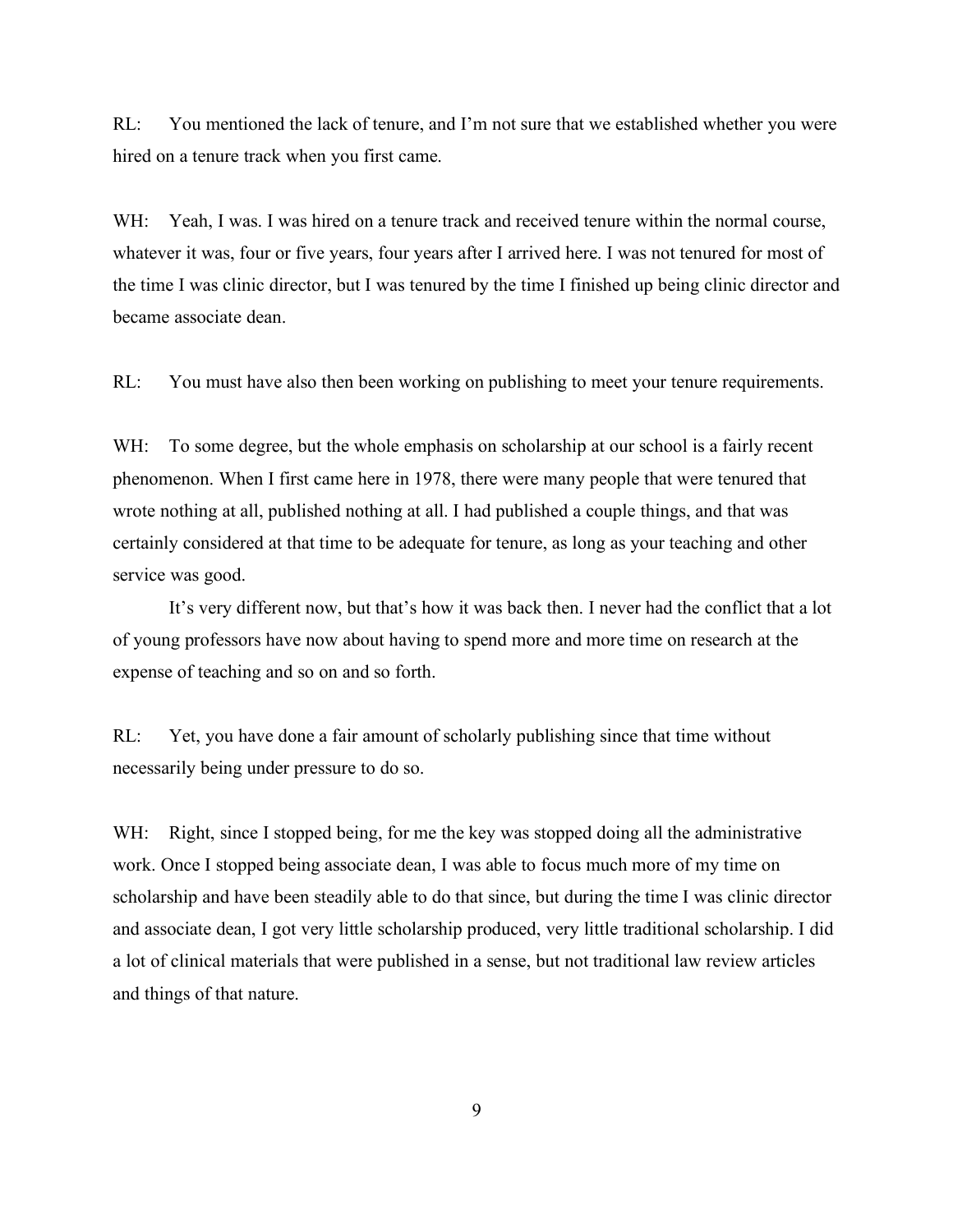RL: When you made that switch and starting teaching civil procedure and the other related courses, what was that like in terms of the teaching experience? It's very different.

WH: It was very different. I immediately enjoyed it. It was not like I didn't enjoy it, but it was very different. I mean, you're up in front of a large group. You're exchanging information, questions and answers, and leading a discussion, but it's not kind of the hands on stuff, performance things, that you're used to in clinical education, so it did take me a while to get used to it and I think to develop some good techniques in that style of teaching. I always have tried to utilize, and still to this day do, some of the clinical notions of teaching in civil procedure, particularly with simulations.

RL: Do you?

WH: Yeah, to this day I still do certain complaint drafting simulations. Sometimes I do negotiation simulations, so on and so forth.

RL: These are within the first year?

WH: Yeah, within the first year, and they're all tied in to the material. Early on, when I was teaching civil procedure, I taught what was referred to as the small sections. It took one section of the first year, divided it back then into two or three small groups, and they were linked in with the legal writing instructors, Lawyering Skills instructors.

The one year that I did that, I happened to get linked in with a young woman who was just starting out teaching. She had been in practice. We decided to combine both courses together and to coordinate all the assignments with my course, with civil procedure topics. We did a lot of skill things to sort of trigger off some of these writing assignments, interviewing of clients, so on and so forth. They argued motions, all related to some written assignment they were doing for Lawyering Skills and also for some material we were covering in civil procedure. That was great fun, absolutely great fun.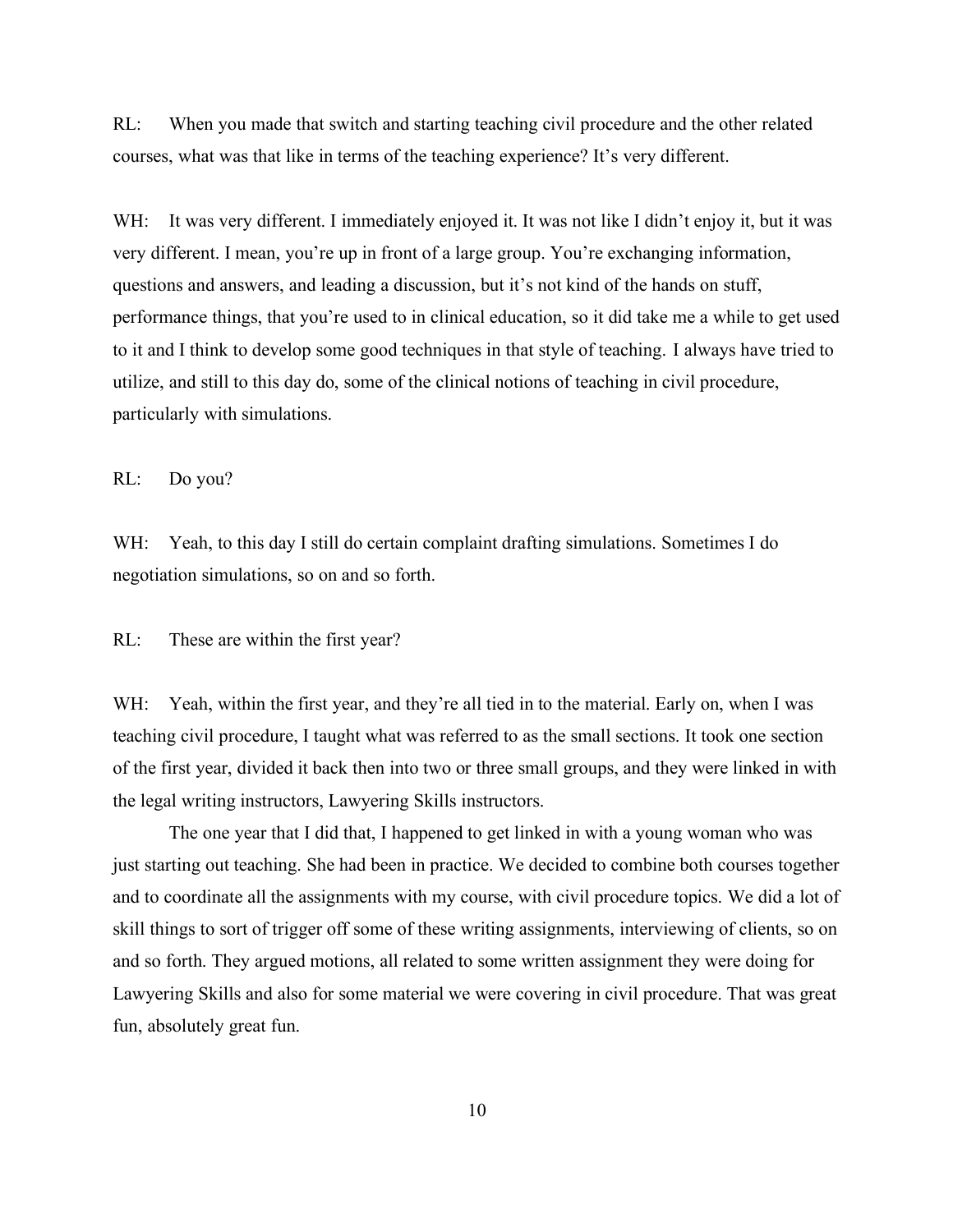RL: I bet it was for the students too.

WH: Well, I don't know. We were never asked to do it again, because ...

RL: But I think that was a school-wide decision, to drop that coordination.

WH: Well, and also the school-wide decision was that all the students in all the sections of Lawyering Skills should be doing roughly the same thing, and we were doing something very different from the other sections, so I think the students might have liked it a lot. It might have been more work than other students were doing in the other sections, but it was clearly different, and whenever you do something different, you know, it causes issues.

The point is I tried to use my clinical training in the classroom.

RL: I think there's a real hunger among law students for experiential learning, and that's an ongoing debate, I'm sure.

What about the Socratic method? Did you get into that?

WH: Yes. I mean, you know, nobody uses the true Socratic method as Socrates did it. That's a skill that few of us possess, and it's also a very time-consuming way to teach a subject. But the sort of modified Socratic method of questions and answers and following up on answers with other questions, yeah, I used that.

RL: So you do find there to be a certain value in eliciting that kind of thinking from the students and getting them in the habit of thinking like a lawyer, as we say?

WH: Yes, I do.

RL: I think one of the issues of Socratic teaching is the answer. You know, do you give the answer? Do you not give the answer? Where do you stand on that in your method?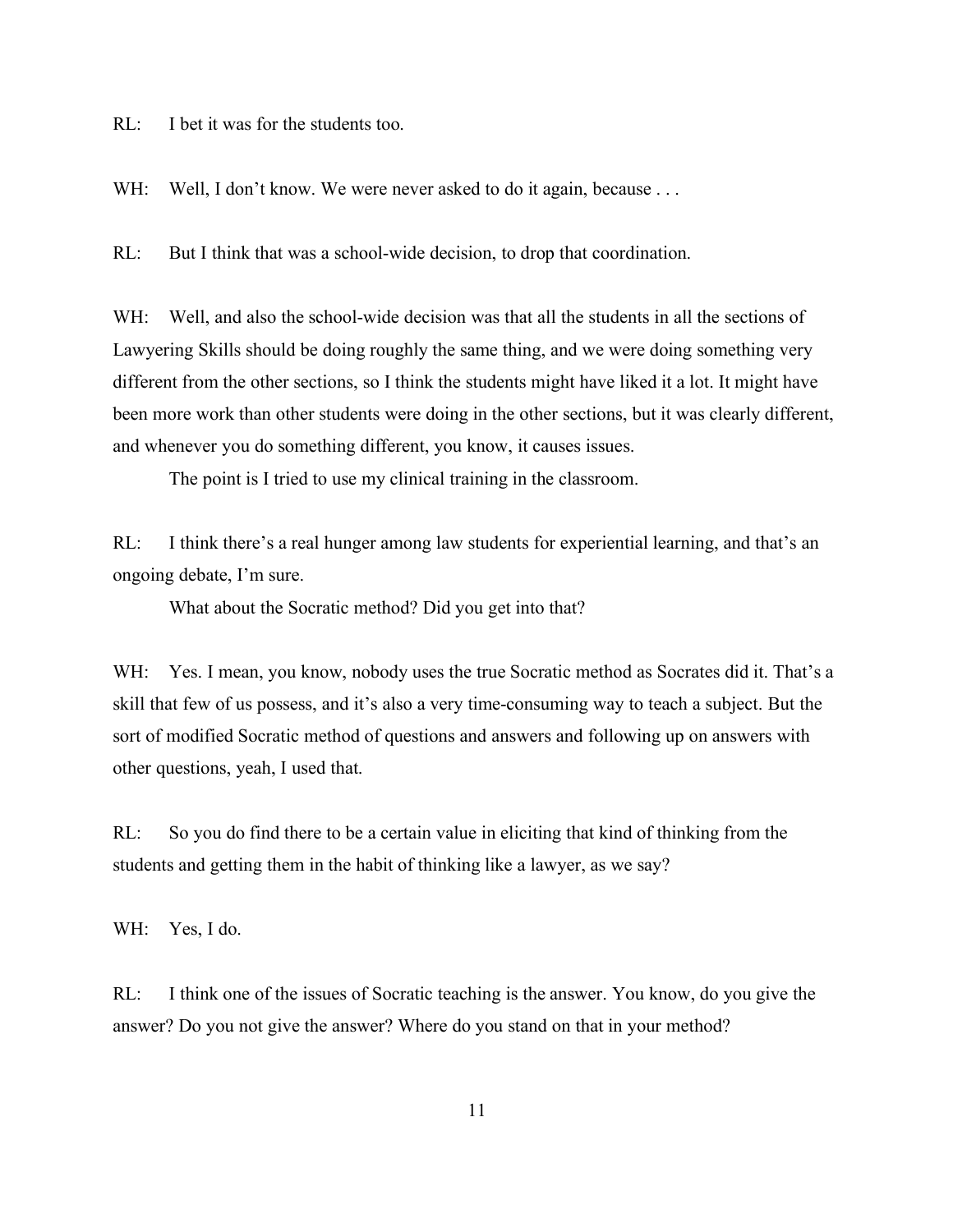WH: Oh, I'm not sure where I fall on the scale, the give-your-answer don't-give-your-answer scale, but I am very conscious of, I'm always thinking about whether or not the discussion is fruitful to not only the student that I'm talking to but to the rest of the class. To me, it's not particularly fruitful, just in what I teach, put it that way, it's not particularly fruitful to spend a whole lot of time trying to get a variety of students to figure out the correct answer, particularly when really what I want to get at is something after the first couple of answers, so I usually will give enough hints so they can get the answers eventually pretty easily, eventually get them pretty easily even though initially they might not have been able to get them, and then move on to something else.

Civil procedure is kind of a rule-based course. There are some broad concepts obviously but there's also a lot of distinct rules, so it's not the kind of course where I feel the best use of class time is just talking about broad concepts without any resolution of what those broad concepts might, how they might play out in real life, because it is a course that deals with real life litigation.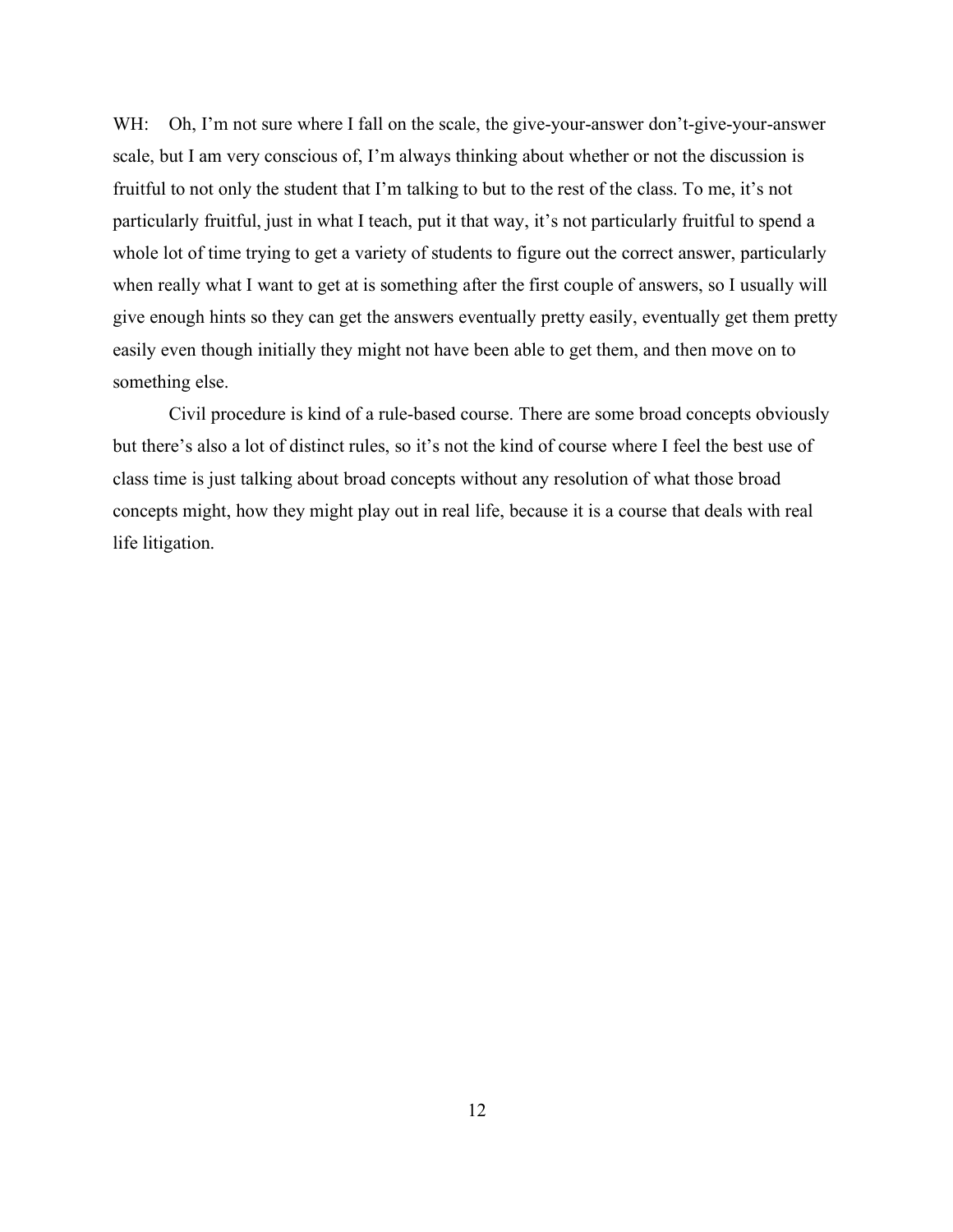

# CONVERSATIONS IN LEGAL EDUCATION:

ORAL HISTORIES OF THE FIRST HALF-CENTURY OF THE UNIVERSITY OF SAN DIEGO SCHOOL OF LAW

Narrator: Professor Walter Heiser Interviewer: Ruth Levor Recorder: Ruth Levor Date: April 13, 2006 Accession No.:OH-LRC-Heiser-3A TAPE 3A: SIDE b

j

RL: I've heard it said on occasion that when we teach civil procedure in the first year, that the students don't get it. They don't understand the relationship between, you know, a 12(b)6 motion and what goes on in the real world. What do you think? Should we be teaching it in the first year, or should we go back and be requiring it in the last year?

WH: I think clearly it's a good course for the first year. There is that obstacle, because you're dealing with a real live system, civil procedure system, that many if not all the students have little or no contact with in their lives, so they're asked to study about something which they don't really know about first-hand.

The way the course is structured, and it's partially the material you pick, and it's partially how you choose to teach it, that's not a significant problem, particularly if you do the right kind of background preliminary work in the course, which I try to always do. When I'm teaching the incoming first-year students, I spend the first week, or two weeks I should say, on just various background things. I try to use some very basic kind of experiential learning so that they can experience what various things mean, if only in the context of a simulation before we get into some of the cases and theoretical problems about those things.